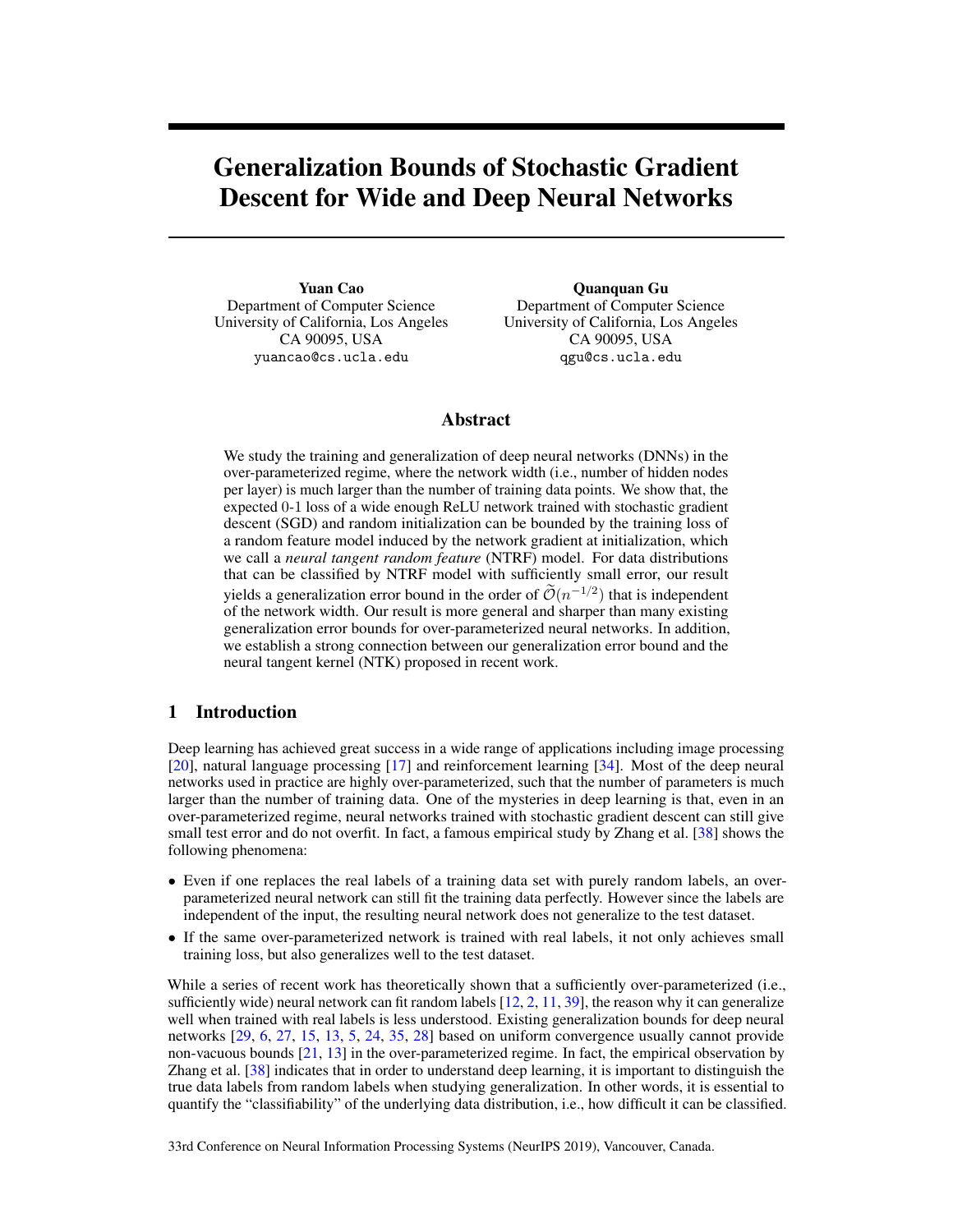Certain effort has been made to take the "classifiability" of the data distribution into account for generalization analysis of neural networks. Brutzkus et al. [\[7\]](#page-9-8) showed that stochastic gradient descent (SGD) can learn an over-parameterized two-layer neural network with good generalization for linearly separable data. Li and Liang [\[25\]](#page-10-10) proved that, if the data satisfy certain structural assumption, SGD can learn an over-parameterized two-layer network with fixed second layer weights and achieve a small generalization error. Allen-Zhu et al. [\[1\]](#page-9-9) studied the generalization performance of SGD and its variants for learning two-layer and three-layer networks, and used the risk of smaller two-layer or three-layer networks with smooth activation functions to characterize the classifiability of the data distribution. There is another line of studies on the algorithm-dependent generalization bounds of neural networks in the over-parameterized regime [\[10,](#page-9-10) [4,](#page-9-11) [8,](#page-9-12) [37,](#page-10-11) [14\]](#page-9-13), which quantifies the classifiability of the data with a reference function class defined by random features [\[31,](#page-10-12) [32\]](#page-10-13) or kernels<sup>[1](#page-1-0)</sup>. Specifically, Daniely [\[10\]](#page-9-10) showed that a neural network of large enough size is competitive with the best function in the conjugate kernel class of the network. Arora et al. [\[4\]](#page-9-11) gave a generalization error bound for twolayer ReLU networks with fixed second layer weights based on a ReLU kernel function. Cao and Gu [\[8\]](#page-9-12) showed that deep ReLU networks trained with gradient descent can achieve small generalization error if the data can be separated by certain random feature model [\[32\]](#page-10-13) with a margin. Yehudai and Shamir [\[37\]](#page-10-11) used the expected loss of a similar random feature model to quantify the generalization error of two-layer neural networks with smooth activation functions. A similar generalization error bound was also given by E et al. [\[14\]](#page-9-13), where the authors studied the optimization and generalization of two-layer networks trained with gradient descent. However, all the aforementioned results are still far from satisfactory: they are either limited to two-layer networks, or restricted to very simple and special reference function classes.

In this paper, we aim at providing a sharper and generic analysis on the generalization of deep ReLU networks trained by SGD. In detail, we base our analysis upon the key observations that near random initialization, the neural network function is almost a linear function of its parameters and the loss function is locally almost convex. This enables us to prove a cumulative loss bound of SGD, which further leads to a generalization bound by online-to-batch conversion [\[9\]](#page-9-14). The main contributions of our work are summarized as follows:

- We give a bound on the expected 0-1 error of deep ReLU networks trained by SGD with random initialization. Our result relates the generalization bound of an over-parameterized ReLU network with a random feature model defined by the network gradients, which we call *neural tangent random feature* (NTRF) model. It also suggests an algorithm-dependent generalization error bound of order  $\tilde{\mathcal{O}}(n^{-1/2})$ , which is independent of network width, if the data can be classified by the NTRF model with small enough error.
- Our analysis is general enough to cover recent generalization error bounds for neural networks with random feature based reference function classes, and provides better bounds. Our expected 0-1 error bound directly covers the result by Cao and Gu [\[8\]](#page-9-12), and gives a tighter sample complexity when reduced to their setting, i.e.,  $\widetilde{\mathcal{O}}(1/\epsilon^2)$  versus  $\widetilde{\mathcal{O}}(1/\epsilon^4)$  where  $\epsilon$  is the target generalization error. Compared with recent results by Yehudai and Shamir [\[37\]](#page-10-11), E et al. [\[14\]](#page-9-13) who only studied two-layer networks, our bound not only works for deep networks, but also uses a larger reference function class when reduced to the two-layer setting, and therefore is sharper.
- Our result has a direct connection to the neural tangent kernel studied in Jacot et al. [\[18\]](#page-9-15). When interpreted in the language of kernel method, our result gives a generalization bound in the form of a  $\widetilde{\mathcal{O}}(L \cdot \sqrt{\mathbf{y}^{\top}(\Theta^{(L)})^{-1}\mathbf{y}/n})$ , where y is the training label vector, and  $\Theta^{(L)}$  is the neural tangent kernel matrix defined on the training input data. This form of generalization bound is similar to, but more general and tighter than the bound given by Arora et al. [\[4\]](#page-9-11).

Notation We use lower case, lower case bold face, and upper case bold face letters to denote scalars, vectors and matrices respectively. For a vector  $\mathbf{v} = (v_1, \dots, v_d)^T \in \mathbb{R}^d$  and a number  $1 \leq p < \infty$ , vectors and matrices respectively. For a vector  $\mathbf{v} = (v_1, \dots, v_d)^2 \in \mathbb{R}^3$  and a number  $1 \le p < \infty$ ,<br>let  $\|\mathbf{v}\|_p = (\sum_{i=1}^d |v_i|^p)^{1/p}$ . We also define  $\|\mathbf{v}\|_{\infty} = \max_i |v_i|$ . For a matrix  $\mathbf{A} = (A_{i,j})_{m \times n}$ , we and  $||A||_p = \max_{||\mathbf{v}||_p = 1} ||A\mathbf{v}||_p$  for  $p \ge 1$ . For two matrices  $\mathbf{A}, \mathbf{B} \in \mathbb{R}^{m \times n}$ , we define  $\langle \mathbf{A}, \mathbf{B} \rangle =$ Tr( $A^{\top}B$ ). We denote by  $A \geq B$  if  $A - B$  is positive semidefinite. In addition, we define the

<span id="page-1-0"></span><sup>&</sup>lt;sup>1</sup>Since random feature models and kernel methods are highly related [\[31,](#page-10-12) [32\]](#page-10-13), we group them into the same category. More details are discussed in Section [3.2.](#page-4-0)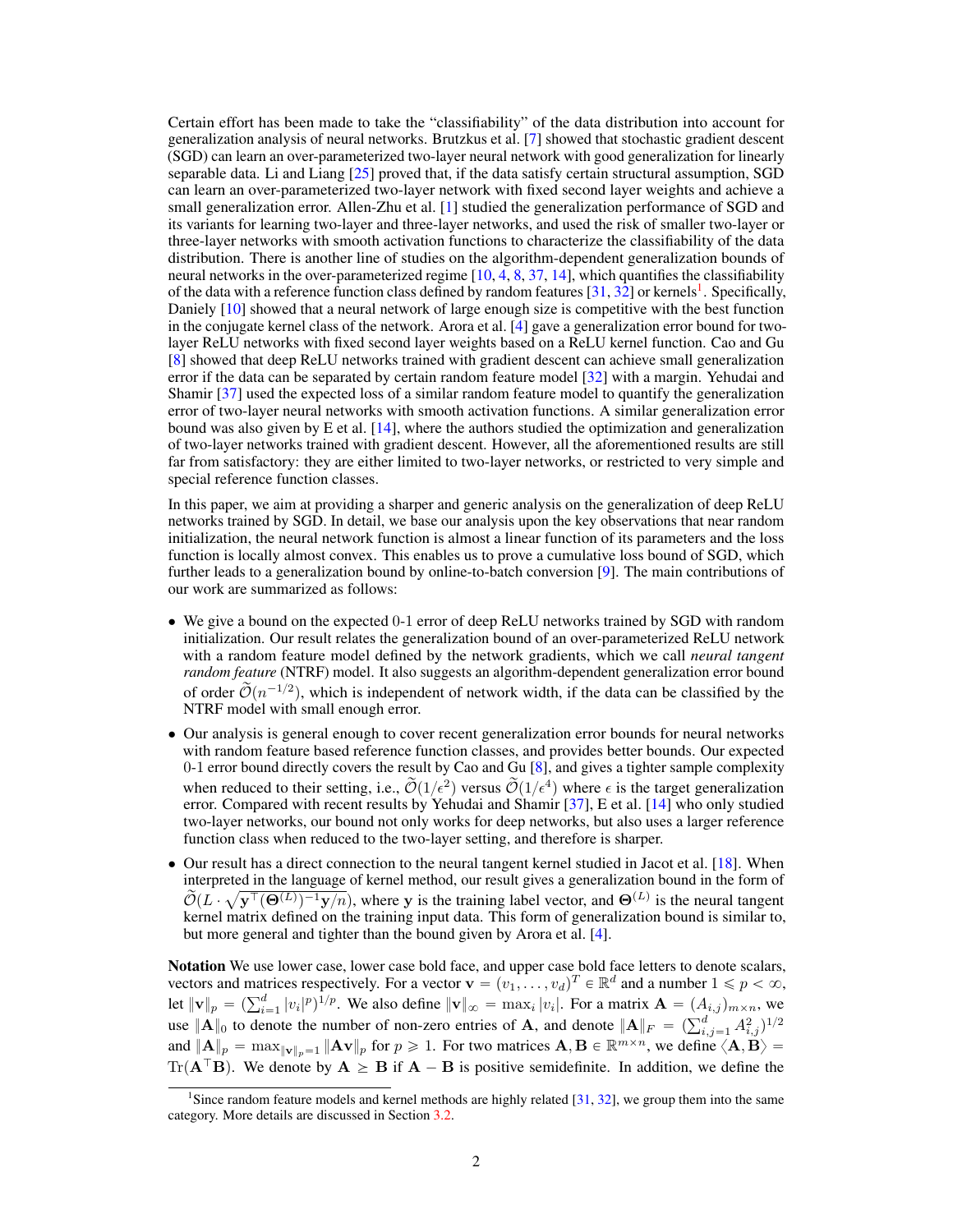asymptotic notations  $\mathcal{O}(\cdot), \widetilde{\mathcal{O}}(\cdot), \Omega(\cdot)$  and  $\widetilde{\Omega}(\cdot)$  as follows. Suppose that  $a_n$  and  $b_n$  be two sequences. We write  $a_n = \mathcal{O}(b_n)$  if  $\limsup_{n\to\infty} |a_n/b_n| < \infty$ , and  $a_n = \Omega(b_n)$  if  $\liminf_{n\to\infty} |a_n/b_n| > 0$ . We use  $\widetilde{\mathcal{O}}(\cdot)$  and  $\widetilde{\Omega}(\cdot)$  to hide the logarithmic factors in  $\mathcal{O}(\cdot)$  and  $\Omega(\cdot)$ .

# 2 Problem Setup

In this section we introduce the basic problem setup. Following the same standard setup implemented in the line of recent work  $[2, 11, 39, 8]$  $[2, 11, 39, 8]$  $[2, 11, 39, 8]$  $[2, 11, 39, 8]$  $[2, 11, 39, 8]$  $[2, 11, 39, 8]$  $[2, 11, 39, 8]$ , we consider fully connected neural networks with width m, depth  $L$  and input dimension  $d$ . Such a network is defined by its weight matrices at each layer: for  $L \geq 2$ , let  $W_1 \in \mathbb{R}^{m \times d}$ ,  $W_l \in \mathbb{R}^{m \times m}$ ,  $l = 2, \ldots, L-1$  and  $W_L \in \mathbb{R}^{1 \times m}$  be the weight matrices of the network. Then the neural network with input  $\mathbf{x} \in \mathbb{R}^d$  is defined as

$$
f_{\mathbf{W}}(\mathbf{x}) = \sqrt{m} \cdot \mathbf{W}_L \sigma(\mathbf{W}_{L-1} \sigma(\mathbf{W}_{L-2} \cdots \sigma(\mathbf{W}_1 \mathbf{x}) \cdots)),
$$
\n(2.1)

where  $\sigma(\cdot)$  is the entry-wise activation function. In this paper, we only consider the ReLU activation function  $\sigma(z) = \max\{0, z\}$ , which is the most commonly used activation function in applications. It is also arguably one of the most difficult activation functions to analyze, due to its non-smoothess. We remark that our result can be generalized to many other Lipschitz continuous and smooth activation functions. For simplicity, we follow Allen-Zhu et al. [\[2\]](#page-9-2), Du et al. [\[11\]](#page-9-3) and assume that the widths of each hidden layer are the same. Our result can be easily extended to the setting that the widths of each layer are not equal but in the same order, as discussed in Zou et al. [\[39\]](#page-10-3), Cao and Gu [\[8\]](#page-9-12).

When  $L = 1$ , the neural network reduces to a linear function, which has been well-studied. Therefore, for notational simplicity we focus on the case  $L \ge 2$ , where the parameter space is defined as

<span id="page-2-2"></span>
$$
\mathcal{W} := \mathbb{R}^{m \times d} \times (\mathbb{R}^{m \times m})^{L-2} \times \mathbb{R}^{1 \times m}.
$$

We also use  $\mathbf{W} = (\mathbf{W}_1, \dots, \mathbf{W}_L) \in \mathcal{W}$  to denote the collection of weight matrices for all layers. We also use  $W = (W_1, ..., W_L) \in W$  to denote the collection of<br>For  $W, W' \in W$ , we define their inner product as  $\langle W, W' \rangle := \sum_{l=1}^{L}$  $_{l=1}^{L} \text{Tr}(\mathbf{W}_{l}^{\top} \mathbf{W}_{l}^{\prime}).$ 

The goal of neural network learning is to minimize the expected risk, i.e.,

<span id="page-2-0"></span>
$$
\min_{\mathbf{W}} L_{\mathcal{D}}(\mathbf{W}) := \mathbb{E}_{(\mathbf{x}, y) \sim \mathcal{D}} L_{(\mathbf{x}, y)}(\mathbf{W}),\tag{2.2}
$$

where  $L_{(\mathbf{x},y)}(\mathbf{W}) = \ell[y \cdot f_{\mathbf{W}}(\mathbf{x})]$  is the loss defined on any example  $(\mathbf{x}, y)$ , and  $\ell(z)$  is the loss function. Without loss of generality, we consider the cross-entropy loss in this paper, which is defined as  $\ell(z) = \log[1 + \exp(-z)]$ . We would like to emphasize that our results also hold for most convex and Lipschitz continuous loss functions such as hinge loss. We now introduce stochastic gradient descent based training algorithm for minimizing the expected risk in [\(2.2\)](#page-2-0). The detailed algorithm is given in Algorithm [1.](#page-2-1)

#### Algorithm 1 SGD for DNNs starting at Gaussian initialization

<span id="page-2-1"></span>**Input:** Number of iterations *n*, step size  $\eta$ . Generate each entry of  $\mathbf{W}_{l}^{(0)}$  independently from  $N(0, 2/m)$ ,  $l \in [L - 1]$ . Generate each entry of  $\mathbf{W}_{L}^{(0)}$  independently from  $N(0, 1/m)$ . for  $i = 1, 2, ..., n$  do Draw  $(\mathbf{x}_i, y_i)$  from  $\mathcal{D}$ . Update  $\mathbf{W}^{(i)} = \mathbf{W}^{(i-1)} - \eta \cdot \nabla_{\mathbf{W}} L_{(\mathbf{x}_i, y_i)}(\mathbf{W}^{(i)}).$ end for **Output:** Randomly choose  $\widehat{W}$  uniformly from  $\{W^{(0)}, \ldots, W^{(n-1)}\}$ .

The initialization scheme for  $W^{(0)}$  given in Algorithm [1](#page-2-1) generates each entry of the weight matrices from a zero-mean independent Gaussian distribution, whose variance is determined by the rule that the expected length of the output vector in each hidden layer is equal to the length of the input. This initialization method is also known as He initialization [\[16\]](#page-9-16). Here the last layer parameter is initialized with variance  $1/m$  instead of  $2/m$  since the last layer is not associated with the ReLU activation function.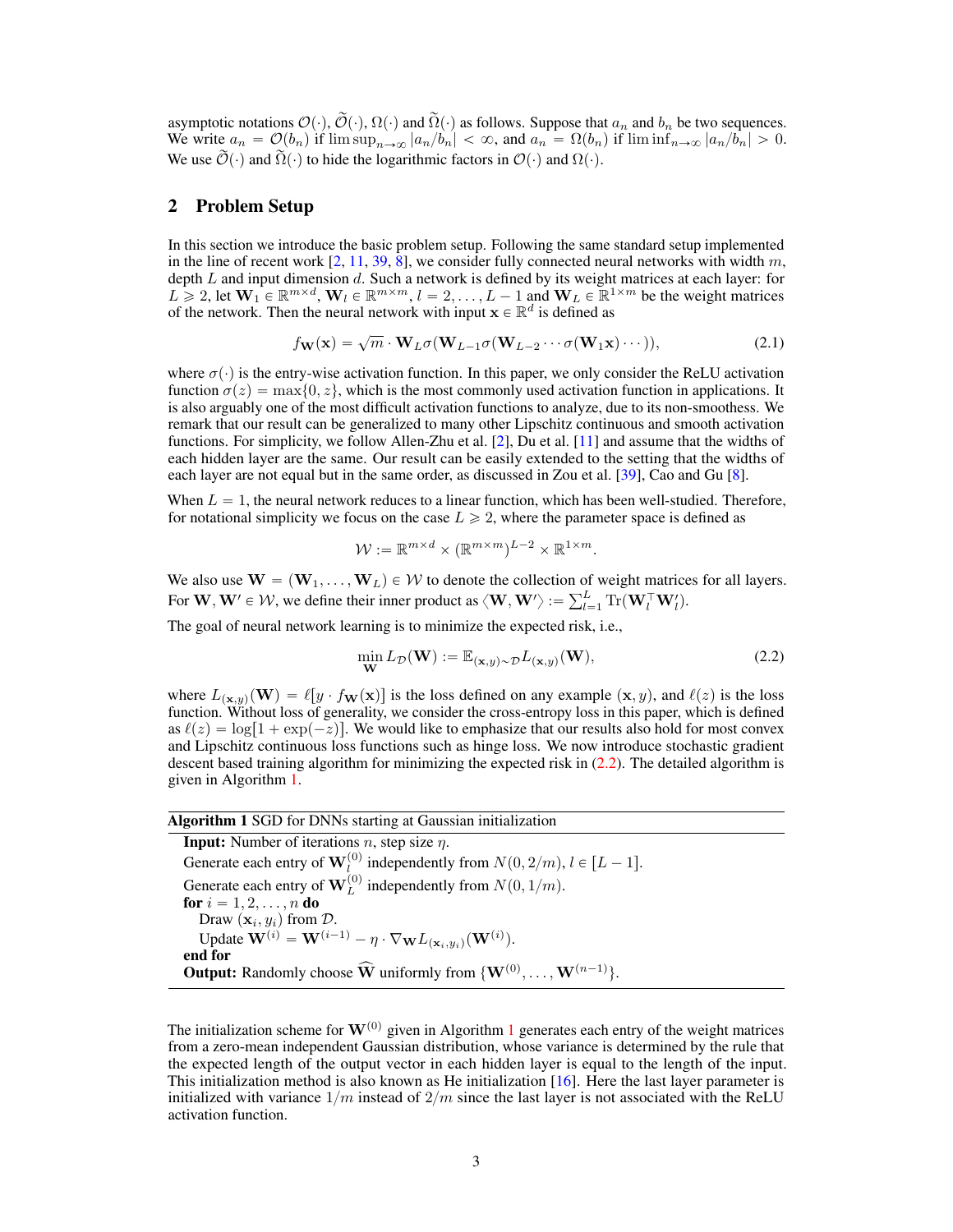## 3 Main Results

In this section we present the main results of this paper. In Section [3.1](#page-3-0) we give an expected 0-1 error bound against a neural tangent random feature reference function class. In Section [3.2,](#page-4-0) we discuss the connection between our result and the neural tangent kernel proposed in Jacot et al. [\[18\]](#page-9-15).

#### <span id="page-3-0"></span>3.1 An Expected 0-1 Error Bound

In this section we give a bound on the expected 0-1 error  $L^{0-1}_{\mathcal{D}}(\mathbf{W}):=\mathbb{E}_{(\mathbf{x},y)\sim\mathcal{D}}\big[\mathbb{1}\{y\cdot f_{\mathbf{W}}(\mathbf{x})<0\}\big]$ obtained by Algorithm [1.](#page-2-1) Our result is based on the following assumption.

<span id="page-3-1"></span>**Assumption 3.1.** The data inputs are normalized:  $\|\mathbf{x}\|_2 = 1$  for all  $(\mathbf{x}, y) \in \text{supp}(\mathcal{D})$ .

Assumption [3.1](#page-3-1) is a standard assumption made in almost all previous work on optimization and generalization of over-parameterized neural networks [\[12,](#page-9-1) [2,](#page-9-2) [11,](#page-9-3) [39,](#page-10-3) [30,](#page-10-14) [14\]](#page-9-13). As is mentioned in Cao and Gu [\[8\]](#page-9-12), this assumption can be relaxed to  $c_1 \leqslant ||\mathbf{x}||_2 \leqslant c_2$  for all  $(\mathbf{x}, y) \in \text{supp}(\mathcal{D})$ , where  $c_2 > c_1 > 0$  are absolute constants.

For any  $W \in W$ , we define its  $\omega$ -neighborhood as

 $\mathcal{B}(\mathbf{W}, \omega) := \{ \mathbf{W}' \in \mathcal{W} : \|\mathbf{W}'_l - \mathbf{W}_l\|_F \leqslant \omega, l \in [L] \}.$ 

Below we introduce the neural tangent random feature function class, which serves as a reference function class to measure the "classifiability" of the data, i.e., how easy it can be classified.

<span id="page-3-4"></span>**Definition 3.2** (Neural Tangent Random Feature). Let  $W^{(0)}$  be generated via the initialization

scheme in Algorithm 1. The neural tangent random feature (NTRF) function class is defined as  
\n
$$
\mathcal{F}(\mathbf{W}^{(0)}, R) = \{f(\cdot) = f_{\mathbf{W}^{(0)}}(\cdot) + \langle \nabla_{\mathbf{W}} f_{\mathbf{W}^{(0)}}(\cdot), \mathbf{W} \rangle : \mathbf{W} \in \mathcal{B}(\mathbf{0}, R \cdot m^{-1/2})\},
$$

where  $R > 0$  measures the size of the function class, and m is the width of the neural network.

The name "neural tangent random feature" is inspired by the neural tangent kernel proposed by Jacot et al. [\[18\]](#page-9-15), because the random features are the gradients of the neural network with random weights. Connections between the neural tangent random features and the neural tangent kernel will be discussed in Section [3.2.](#page-4-0)

We are ready to present our main result on the expected 0-1 error bound of Algorithm [1.](#page-2-1)

<span id="page-3-2"></span>**Theorem 3.3.** For any  $\delta \in (0, e^{-1}]$  and  $R > 0$ , there exists

<span id="page-3-3"></span>
$$
m^*(\delta, R, L, n) = \widetilde{\mathcal{O}}(\text{poly}(R, L)) \cdot n^7 \cdot \log(1/\delta)
$$

such that if  $m \ge m^*(\delta, R, L, n)$ , then with probability at least  $1 - \delta$  over the randomness of  $\mathbf{W}^{(0)}$ , the output of Algorithm [1](#page-2-1) with step size  $\eta = \kappa \cdot R/(m\sqrt{n})$  for some small enough absolute constant  $\kappa$  satisfies # « c. for the control of the control of the control of the control of the control of the control of the control of the control of the control of the control of the control of the control of the control of the control of the cont

$$
\mathbb{E}\big[L_{\mathcal{D}}^{0-1}(\widehat{\mathbf{W}})\big] \le \inf_{f \in \mathcal{F}(\mathbf{W}^{(0)},R)} \left\{\frac{4}{n} \sum_{i=1}^{n} \ell[y_i \cdot f(\mathbf{x}_i)]\right\} + \mathcal{O}\bigg[\frac{LR}{\sqrt{n}} + \sqrt{\frac{\log(1/\delta)}{n}}\bigg],\tag{3.1}
$$

where the expectation is taken over the uniform draw of  $\widehat{W}$  from  $\{W^{(0)}, \ldots, W^{(n-1)}\}$ .

The expected 0-1 error bound given by Theorem [3.3](#page-3-2) consists of two terms: The first term in [\(3.1\)](#page-3-3) relates the expected 0-1 error achieved by Algorithm [1](#page-2-1) with a reference function class–the NTRF function class in Definition [3.2.](#page-3-4) The second term in  $(3.1)$  is a standard large-deviation error term. As long as  $R = \tilde{\mathcal{O}}(1)$ , this term matches the standard  $\tilde{\mathcal{O}}(n^{-1/2})$  rate in PAC learning bounds [\[33\]](#page-10-15).

**Remark 3.4.** The parameter  $R$  in Theorem [3.3](#page-3-2) is from the NTRF class and introduces a trade-off in the bound: when R is small, the corresponding NTRF class  $\mathcal{F}(\mathbf{W}^{(0)},R)$  is small, making the first term in  $(3.1)$  large, and the second term in  $(3.1)$  is small. When R is large, the corresponding function class  $\mathcal{F}(\mathbf{W}^{(0)}, R)$  is large, so the first term in [\(3.1\)](#page-3-3) is small, and the second term will be large. In particular, if we set  $R = \tilde{\mathcal{O}}(1)$ , the second term in [\(3.1\)](#page-3-3) will be  $\tilde{\mathcal{O}}(n^{-1/2})$ . In this case, the "classifiability" of the underlying data distribution  $D$  is determined by how well its i.i.d. samples can be classified by  $\mathcal{F}(\mathbf{W}^{(0)}, \widetilde{\mathcal{O}}(1))$ . In other words, Theorem [3.3](#page-3-2) suggests that if the data can be classified by a function in the NTRF function class  $\mathcal{F}(\mathbf{W}^{(0)}, \widetilde{\mathcal{O}}(1))$  with a small training error, the over-parameterized ReLU network learnt by Algorithm [1](#page-2-1) will have a small generalization error.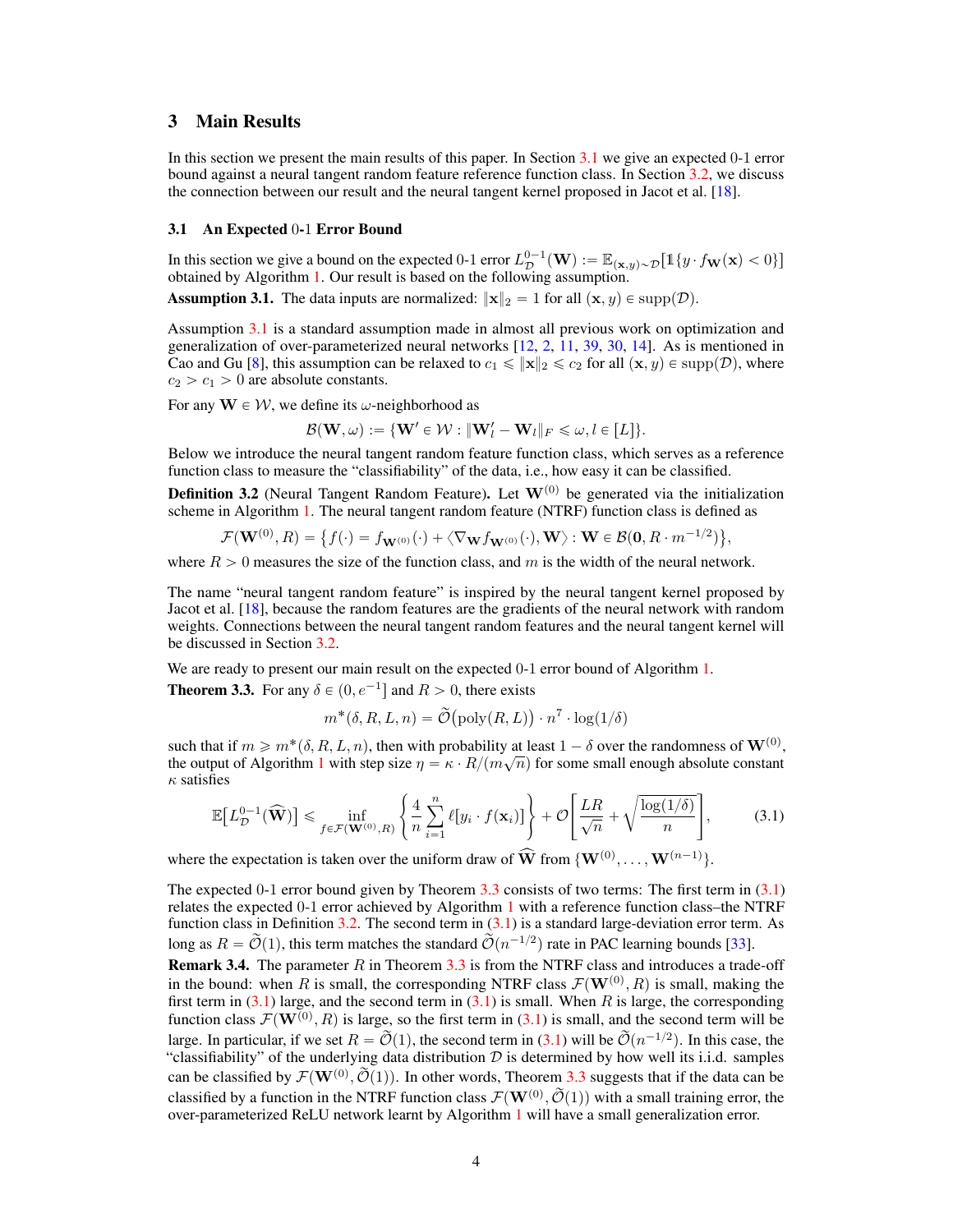**Remark 3.5.** The expected 0-1 error bound given by Theorem [3.3](#page-3-2) is in a very general form. It directly covers the result given by Cao and Gu  $[8]$ . In Appendix A.1, we show that under the same assumptions made in Cao and Gu [\[8\]](#page-9-12), to achieve  $\epsilon$  expected 0-1 error, our result requires a sample complexity of order  $\widetilde{\mathcal{O}}(\epsilon^{-2})$ , which outperforms the result in Cao and Gu [\[8\]](#page-9-12) by a factor of  $\epsilon^{-2}$ . Remark 3.6. Our generalization bound can also be compared with two recent results [\[37,](#page-10-11) [14\]](#page-9-13) for two-layer neural networks. When  $L = 2$ , the NTRF function class  $\mathcal{F}(\mathbf{W}^{(0)}, \widetilde{\mathcal{O}}(1))$  can be written as

$$
\big\{f_{\mathbf{W}^{(0)}}(\cdot)+\big\langle\nabla_{\mathbf{W}_1}f_{\mathbf{W}^{(0)}}(\cdot),\mathbf{W}_1\big\rangle+\big\langle\nabla_{\mathbf{W}_2}f_{\mathbf{W}^{(0)}}(\cdot),\mathbf{W}_2\big\rangle\colon\|\mathbf{W}_1\|_F,\|\mathbf{W}_2\|_F\leqslant \widetilde{\mathcal{O}}(m^{-1/2})\big\}.
$$

In contrast, the reference function classes studied by Yehudai and Shamir [\[37\]](#page-10-11) and E et al. [\[14\]](#page-9-13) are contained in the following random feature class:

$$
\mathcal{F} = \big\{ f_{\mathbf{W}^{(0)}}(\cdot) + \big\langle \nabla_{\mathbf{W}_2} f_{\mathbf{W}^{(0)}}(\cdot), \mathbf{W}_2 \big\rangle : \|\mathbf{W}_2\|_F \leqslant \widetilde{\mathcal{O}}(m^{-1/2}) \big\},
$$

where  $\mathbf{W}^{(0)} = (\mathbf{W}_1^{(0)}, \mathbf{W}_2^{(0)}) \in \mathbb{R}^{m \times d} \times \mathbb{R}^{1 \times m}$  are the random weights generated by the initial-ization schemes in Yehudai and Shamir [\[37\]](#page-10-11), E et al. [\[14\]](#page-9-13)<sup>[2](#page-4-1)</sup>. Evidently, our NTRF function class  $\mathcal{F}(\mathbf{W}^{(0)}, \widetilde{\mathcal{O}}(1))$  is richer than  $\mathcal{F}-i$ t also contains the features corresponding to the first layer gradient of the network at random initialization, i.e.,  $\nabla_{\mathbf{W}_1} f_{\mathbf{W}^{(0)}}(\cdot)$ . As a result, our generalization bound is sharper than those in Yehudai and Shamir [\[37\]](#page-10-11), E et al. [\[14\]](#page-9-13) in the sense that we can show that neural networks trained with SGD can compete with the best function in a larger reference function class.

As previously mentioned, the result of Theorem [3.3](#page-3-2) can be easily extended to the setting where the widths of different layers are different. We should expect that the result remains almost the same, except that we assume the widths of hidden layers are all larger than or equal to  $m^*(\delta, R, L, n)$ . We would also like to point out that although this paper considers the cross-entropy loss, the proof of Theorem [3.3](#page-3-2) offers a general framework based on the fact that near initialization, the neural network function is almost linear in terms of its weights. We believe that this proof framework can potentially be applied to most practically useful loss functions: whenever  $\ell(\cdot)$  is convex/Lipschitz continuous/smooth, near initialization,  $L_i(\mathbf{W})$  is also almost convex/Lipschitz continuous/smooth in W for all  $i \in [n]$ , and therefore standard online optimization analysis can be invoked with online-to-batch conversion to provide a generalization bound. We refer to Section [4](#page-6-0) for more details.

#### <span id="page-4-0"></span>3.2 Connection to Neural Tangent Kernel

Besides quantifying the classifiability of the data with the NTRF function class  $\mathcal{F}(\mathbf{W}^{(0)}, \tilde{\mathcal{O}}(1))$ , an alternative way to apply Theorem  $3.3$  is to check how large the parameter  $R$  needs to be in order to make the first term in [\(3.1\)](#page-3-3) small enough (e.g., smaller than  $n^{-1/2}$ ). In this subsection, we show that this type of analysis connects Theorem [3.3](#page-3-2) to the neural tangent kernel proposed in Jacot et al. [\[18\]](#page-9-15) and later studied by Yang [\[36\]](#page-10-16), Lee et al. [\[23\]](#page-10-17), Arora et al. [\[3\]](#page-9-17). Specifically, we provide an expected 0-1 error bound in terms of the neural tangent kernel matrix defined over the training data. We first define the neural tangent kernel matrix for the neural network function in [\(2.1\)](#page-2-2).

<span id="page-4-2"></span>**Definition 3.7** (Neural Tangent Kernel Matrix). For any  $i, j \in [n]$ , define

$$
\widetilde{\Theta}_{i,j}^{(1)} = \Sigma_{i,j}^{(1)} = \langle \mathbf{x}_i, \mathbf{x}_j \rangle, \quad \mathbf{A}_{ij}^{(l)} = \begin{pmatrix} \Sigma_{i,i}^{(l)} & \Sigma_{i,j}^{(l)} \\ \Sigma_{i,j}^{(l)} & \Sigma_{j,j}^{(l)} \end{pmatrix}, \Sigma_{i,j}^{(l+1)} = 2 \cdot \mathbb{E}_{(u,v) \sim N(\mathbf{0}, \mathbf{A}_{ij}^{(l)})} [\sigma(u)\sigma(v)], \widetilde{\Theta}_{i,j}^{(l+1)} = \widetilde{\Theta}_{i,j}^{(l)} \cdot 2 \cdot \mathbb{E}_{(u,v) \sim N(\mathbf{0}, \mathbf{A}_{ij}^{(l)})} [\sigma'(u)\sigma'(v)] + \Sigma_{i,j}^{(l+1)}.
$$

Then we call  $\Theta^{(L)} = [(\widetilde{\Theta}_{i,j}^{(L)} + \Sigma_{i,j}^{(L)})/2]_{n \times n}$  the neural tangent kernel matrix of an *L*-layer ReLU network on training inputs  $\mathbf{x}_1, \ldots, \mathbf{x}_n$ .

Definition [3.7](#page-4-2) is the same as the original definition in Jacot et al. [\[18\]](#page-9-15) when restricting the kernel function on  $\{x_1, \ldots, x_n\}$ , except that there is an extra coefficient 2 in the second and third lines. This extra factor is due to the difference in initialization schemes–in our paper the entries of hidden layer

<span id="page-4-1"></span><sup>&</sup>lt;sup>2</sup>Normalizing weights to the same scale is necessary for a proper comparison. See Appendix A.2 for details.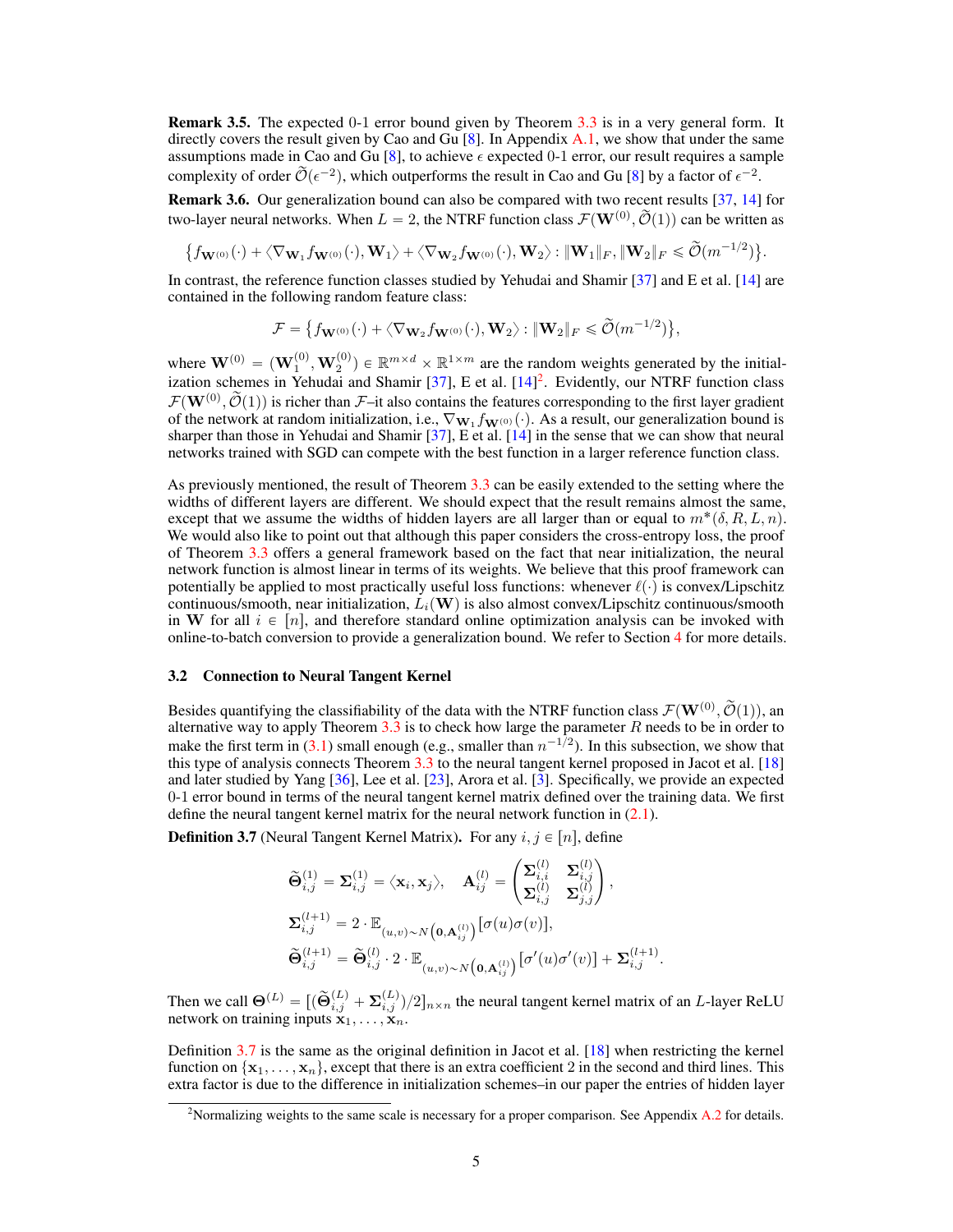matrices are randomly generated with variance  $2/m$ , while in Jacot et al. [\[18\]](#page-9-15) the variance of the random initialization is  $1/m$ . We remark that this extra factor 2 in Definition [3.7](#page-4-2) will remove the exponential dependence on the network depth  $L$  in the kernel matrix, which is appealing. In fact, it is easy to check that under our scaling, the diagonal entries of  $\Sigma^{(L)}$  are all 1's, and the diagonal entries of  $\bigodot^{\infty}(L)$  are all  $L$ 's.

The following lemma is a summary of Theorem 1 and Proposition 2 in Jacot et al. [\[18\]](#page-9-15), which ensures that  $\Theta^{(L)}$  is the infinite-width limit of the Gram matrix  $(m^{-1}\langle \nabla_{\bf W} f_{{\bf W}^{(0)}}({\bf x}_i), \nabla_{\bf W} f_{{\bf W}^{(0)}}({\bf x}_j) \rangle)_{n \times n}$ , and is positive-definite as long as no two training inputs are parallel.

<span id="page-5-1"></span>**Lemma 3.8** (Jacot et al. [\[18\]](#page-9-15)). For an L layer ReLU network with parameter set  $W^{(0)}$  initialized in Algorithm [1,](#page-2-1) as the network width  $m \to \infty^3$  $m \to \infty^3$ , it holds that

$$
m^{-1}\langle\nabla_{\mathbf{W}}f_{\mathbf{W}^{(0)}}(\mathbf{x}_i),\nabla_{\mathbf{W}}f_{\mathbf{W}^{(0)}}(\mathbf{x}_j)\rangle\stackrel{\mathbb{P}}{\rightarrow}\Theta_{i,j}^{(L)},
$$

where the expectation is taken over the randomness of  $\mathbf{W}^{(0)}$ . Moreover, as long as each pair of inputs among  $\mathbf{x}_1, \dots, \mathbf{x}_n \in S^{d-1}$  are not parallel,  $\Theta^{(L)}$  is positive-definite.

Remark 3.9. Lemmas [3.8](#page-5-1) clearly shows the difference between our neural tangent kernel matrix  $\Theta^{(L)}$  in Definition [3.7](#page-4-2) and the Gram matrix  $\mathbf{K}^{(L)}$  defined in Definition 5.1 in Du et al. [\[11\]](#page-9-3). For any  $i, j \in [n]$ , by Lemma [3.8](#page-5-1) we have

$$
\mathbf{\Theta}_{i,j}^{(L)} = \lim_{m \to \infty} m^{-1} \sum_{l=1}^{L} \langle \nabla_{\mathbf{W}_l} f_{\mathbf{W}^{(0)}}(\mathbf{x}_i), \nabla_{\mathbf{W}_l} f_{\mathbf{W}^{(0)}}(\mathbf{x}_j) \rangle.
$$

In contrast, the corresponding entry in  $K^{(L)}$  is

$$
\mathbf{K}_{i,j}^{(L)} = \lim_{m \to \infty} m^{-1} \langle \nabla_{\mathbf{W}_{L-1}} f_{\mathbf{W}^{(0)}}(\mathbf{x}_i), \nabla_{\mathbf{W}_{L-1}} f_{\mathbf{W}^{(0)}}(\mathbf{x}_j) \rangle.
$$

It can be seen that our definition of kernel matrix takes all layers into consideration, while Du et al. [\[11\]](#page-9-3) only considered the last hidden layer (i.e., second last layer). Moreover, it is clear that  $\Theta^{(L)} \geq K^{(L)}$ . Since the smallest eigenvalue of the kernel matrix plays a key role in the analysis of optimization and generalization of over-parameterized neural networks [\[12,](#page-9-1) [11,](#page-9-3) [4\]](#page-9-11), our neural tangent kernel matrix can potentially lead to better bounds than the Gram matrix studied in Du et al. [\[11\]](#page-9-3).

<span id="page-5-2"></span>**Corollary 3.10.** Let  $\mathbf{y} = (y_1, \dots, y_n)^\top$  and  $\lambda_0 = \lambda_{\min}(\mathbf{\Theta}^{(L)})$ . For any  $\delta \in (0, e^{-1}]$ , there exists  $\widetilde{m}^*(\delta, L, n, \lambda_0)$  that only depends on  $\delta, L, n$  and  $\lambda_0$  such that if  $m \geq \widetilde{m}^*(\delta, L, n, \lambda_0)$ , then with probability at least  $1 - \delta$  $1 - \delta$  over the randomness of  $\mathbf{W}^{(0)}$ , the output of Algorithm 1 with step size  $\eta = \kappa \cdot \inf_{\tilde{y}_i y_i \geq 1} \sqrt{\tilde{y}^{\top}(\Theta^{(L)})^{-1} \tilde{y}} / (m\sqrt{n})$  for some small enough absolute constant  $\kappa$  satisfies

$$
\mathbb{E}\big[L_{\mathcal{D}}^{0-1}(\widehat{\mathbf{W}})\big] \leqslant \widetilde{\mathcal{O}}\Bigg[L \cdot \inf_{\widetilde{y}_i y_i \geqslant 1} \sqrt{\frac{\widetilde{\mathbf{y}}^\top (\mathbf{\Theta}^{(L)})^{-1} \widetilde{\mathbf{y}}}{n}}\Bigg] + \mathcal{O}\Bigg[\sqrt{\frac{\log(1/\delta)}{n}}\Bigg],
$$

where the expectation is taken over the uniform draw of  $\widehat{W}$  from  $\{W^{(0)}, \ldots, W^{(n-1)}\}$ .

Remark 3.11. Corollary [3.10](#page-5-2) gives an algorithm-dependent generalization error bound of overparameterized  $L$ -layer neural networks trained with SGD. It is worth noting that recently Arora et al. [\[4\]](#page-9-11) gives a generalization bound  $\widetilde{\mathcal{O}}(\sqrt{\mathbf{y}^{\top}(\mathbf{H}^{\infty})^{-1}\mathbf{y}/n})$  for two-layer networks with fixed second layer weights, where  $H^{\infty}$  is defined as

$$
\mathbf{H}_{i,j}^{\infty} = \langle \mathbf{x}_i, \mathbf{x}_j \rangle \cdot \mathbb{E}_{\mathbf{w} \sim N(\mathbf{0},\mathbf{I})} \big[ \sigma'(\mathbf{w}^\top \mathbf{x}_i) \sigma'(\mathbf{w}^\top \mathbf{x}_j) \big].
$$

Our result in Corollary [3.10](#page-5-2) can be specialized to two-layer neural networks by choosing  $L = 2$ , and yields a bound  $\widetilde{\mathcal{O}}(\sqrt{\mathbf{y}^{\top}(\mathbf{\Theta}^{(2)})^{-1}\mathbf{y}/n})$ , where

$$
\mathbf{\Theta}_{i,j}^{(2)} = \mathbf{H}_{i,j}^{\infty} + 2 \cdot \mathbb{E}_{\mathbf{w} \sim N(\mathbf{0},\mathbf{I})} \big[ \sigma(\mathbf{w}^{\top} \mathbf{x}_i) \sigma(\mathbf{w}^{\top} \mathbf{x}_j) \big].
$$

Here the extra term  $2 \cdot \mathbb{E}_{\mathbf{w} \sim N(\mathbf{0},\mathbf{I})} [\sigma(\mathbf{w}^\top \mathbf{x}_i) \sigma(\mathbf{w}^\top \mathbf{x}_j)]$  corresponds to the training of the second layer–it is the limit of  $\frac{1}{m} \langle \nabla_{\mathbf{W}_2} f_{\mathbf{W}^{(0)}}(\mathbf{x}_i), \nabla_{\mathbf{W}_2} f_{\mathbf{W}^{(0)}}(\mathbf{x}_j) \rangle$ . Since we have  $\Theta^{(2)} \ge \mathbf{H}^{\infty}$ , our bound is sharper than theirs. This comparison also shows that, our result generalizes the result in Arora et al. [\[4\]](#page-9-11) from two-layer, fixed second layer networks to deep networks with all parameters being trained.

<span id="page-5-0"></span> $3$ The original result by Jacot et al. [\[18\]](#page-9-15) requires that the widths of different layers go to infinity sequentially. Their result was later improved by Yang [\[36\]](#page-10-16) such that the widths of different layers can go to infinity simultaneously.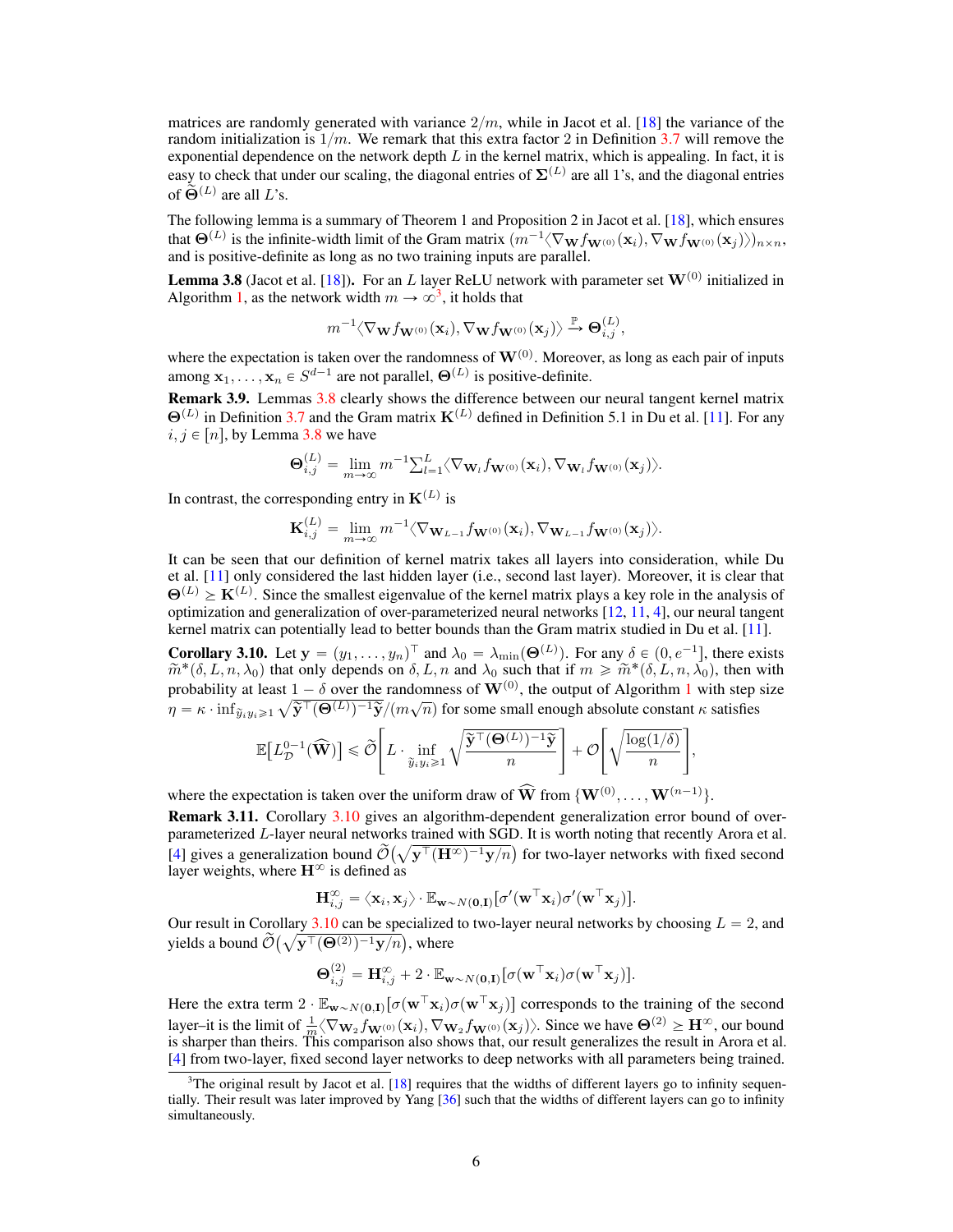Remark 3.12. Corollary [3.10](#page-5-2) is based on the asymptotic convergence result in Lemma [3.8,](#page-5-1) which does not show how wide the network need to be in order to make the Gram matrix close enough to the NTK matrix. Very recently, Arora et al. [\[3\]](#page-9-17) provided a non-asymptotic convergence result for the Gram matrix, and showed the equivalence between an infinitely wide network trained by gradient flow and a kernel regression predictor using neural tangent kernel, which suggests that the generalization of deep neural networks trained by gradient flow can potentially be measured by the corresponding NTK. Utilizing this non-asymptotic convergence result, one can potentially specify the detailed dependency of  $\widetilde{m}^*(\delta, L, n, \lambda_0)$  on  $\delta, L, n$  and  $\lambda_0$  in Corollary [3.10.](#page-5-2)

Remark 3.13. Corollary [3.10](#page-5-2) demonstrates that the generalization bound given by Theorem [3.3](#page-3-2) does not increase with network width  $m$ , as long as  $m$  is large enough. Moreover, it provides a clear does not increase with network width m, as long as m is large enough. Moreover, it provides a clear characterization of the classifiability of data. In fact, the  $\sqrt{\tilde{\mathbf{y}}^{\top}(\mathbf{\Theta}^{(L)})^{-1}\tilde{\mathbf{y}}}$  factor in the genera bound given in Corollary [3.10](#page-5-2) is exactly the NTK-induced RKHS norm of the kernel regression classifier on data  $\{(\mathbf{x}_i, \tilde{y}_i)\}_{i=1}^n$ . Therefore, if  $y = f^*(\mathbf{x})$  for some  $f^*(\cdot)$  with bounded norm in the NTK-induced reproducing kernel Hilbert space (RKHS), then over-parameterized neural networks trained with SGD generalize well. In Appendix  $E$ , we provide some numerical evaluation of the leading terms in the generalization bounds in Theorem [3.3](#page-3-2) and Corollary [3.10](#page-5-2) to demonstrate that they are very informative on real-world datasets.

## <span id="page-6-0"></span>4 Proof of Main Theory

In this section we provide the proof of Theorem [3.3](#page-3-2) and Corollary [3.10,](#page-5-2) and explain the intuition behind the proof. For notational simplicity, for  $i \in [n]$  we denote  $L_i(\mathbf{W}) = L_{(\mathbf{x}_i, y_i)}(\mathbf{W})$ .

#### 4.1 Proof of Theorem [3.3](#page-3-2)

Before giving the proof of Theorem [3.3,](#page-3-2) we first introduce several lemmas. The following lemma states that near initialization, the neural network function is almost linear in terms of its weights.

<span id="page-6-1"></span>**Lemma 4.1.** There exists an absolute constant  $\kappa$  such that, with probability at least  $1 - \mathcal{O}(nL^2)$ .  $exp[-\Omega(m\omega^{2/3}L)]$  over the randomness of  $\mathbf{W}^{(0)}$ , for all  $i \in [n]$  and  $\mathbf{W},\mathbf{W}' \in \mathcal{B}(\mathbf{W}^{(0)},\omega)$  with  $\omega \leqslant \kappa L^{-6} [\log(m)]^{-3/2},$  it holds uniformly that

$$
|f_{\mathbf{W}'}(\mathbf{x}_i) - f_{\mathbf{W}}(\mathbf{x}_i) - \langle \nabla f_{\mathbf{W}}(\mathbf{x}_i), \mathbf{W}' - \mathbf{W} \rangle| \leq \mathcal{O}\left(\omega^{1/3} L^2 \sqrt{m \log(m)}\right) \cdot \sum_{l=1}^{L-1} \|\mathbf{W}'_l - \mathbf{W}_l\|_2.
$$

Since the cross-entropy loss  $\ell(\cdot)$  is convex, given Lemma [4.1,](#page-6-1) we can show in the following lemma that near initialization,  $L_i(\mathbf{W})$  is also almost a convex function of W for any  $i \in [n]$ .

<span id="page-6-2"></span>**Lemma 4.2.** There exists an absolute constant  $\kappa$  such that, with probability at least  $1 - \mathcal{O}(nL^2)$ .  $\exp[-\Omega(m\omega^{2/3}L)]$  over the randomness of  $\mathbf{W}^{(0)}$ , for any  $\epsilon > 0$ ,  $i \in [n]$  and  $\mathbf{W},\mathbf{W}' \in \mathcal{B}(\mathbf{W}^{(0)},\omega)$ with  $\omega \leqslant \kappa L^{-6} m^{-3/8} [\log(m)]^{-3/2} \epsilon^{3/4},$  it holds uniformly that

$$
L_i(\mathbf{W}') \geq L_i(\mathbf{W}) + \langle \nabla_{\mathbf{W}} L_i(\mathbf{W}), \mathbf{W}' - \mathbf{W} \rangle - \epsilon.
$$

The locally almost convex property of the loss function given by Lemma [4.2](#page-6-2) implies that the dynamics of Algorithm [1](#page-2-1) is similar to the dynamics of convex optimization. We can therefore derive a bound of the cumulative loss. The result is given in the following lemma.

<span id="page-6-3"></span>**Lemma 4.3.** For any  $\epsilon, \delta, R > 0$ , there exists

$$
m^*(\epsilon, \delta, R, L) = \widetilde{\mathcal{O}}(\text{poly}(R, L)) \cdot \epsilon^{-14} \cdot \log(1/\delta)
$$

such that if  $m \geqslant m^*(\epsilon, \delta, R, L)$ , then with probability at least  $1-\delta$  over the randomness of  $\mathbf{W}^{(0)},$ for any  $W^* \in \mathcal{B}(W^{(0)}, Rm^{-1/2})$  $W^* \in \mathcal{B}(W^{(0)}, Rm^{-1/2})$  $W^* \in \mathcal{B}(W^{(0)}, Rm^{-1/2})$ , Algorithm 1 with  $\eta = \nu \epsilon/(Lm)$ ,  $n = L^2 R^2/(2\nu \epsilon^2)$  for some small enough absolute constant  $\nu$  has the following cumulative loss bound:

$$
\sum_{i=1}^n L_i(\mathbf{W}^{(i-1)}) \leq \sum_{i=1}^n L_i(\mathbf{W}^*) + 3n\epsilon.
$$

We now finalize the proof by applying an online-to-batch conversion argument [\[9\]](#page-9-14), and use Lemma [4.1](#page-6-1) to relate the neural network function with a function in the NTRF function class.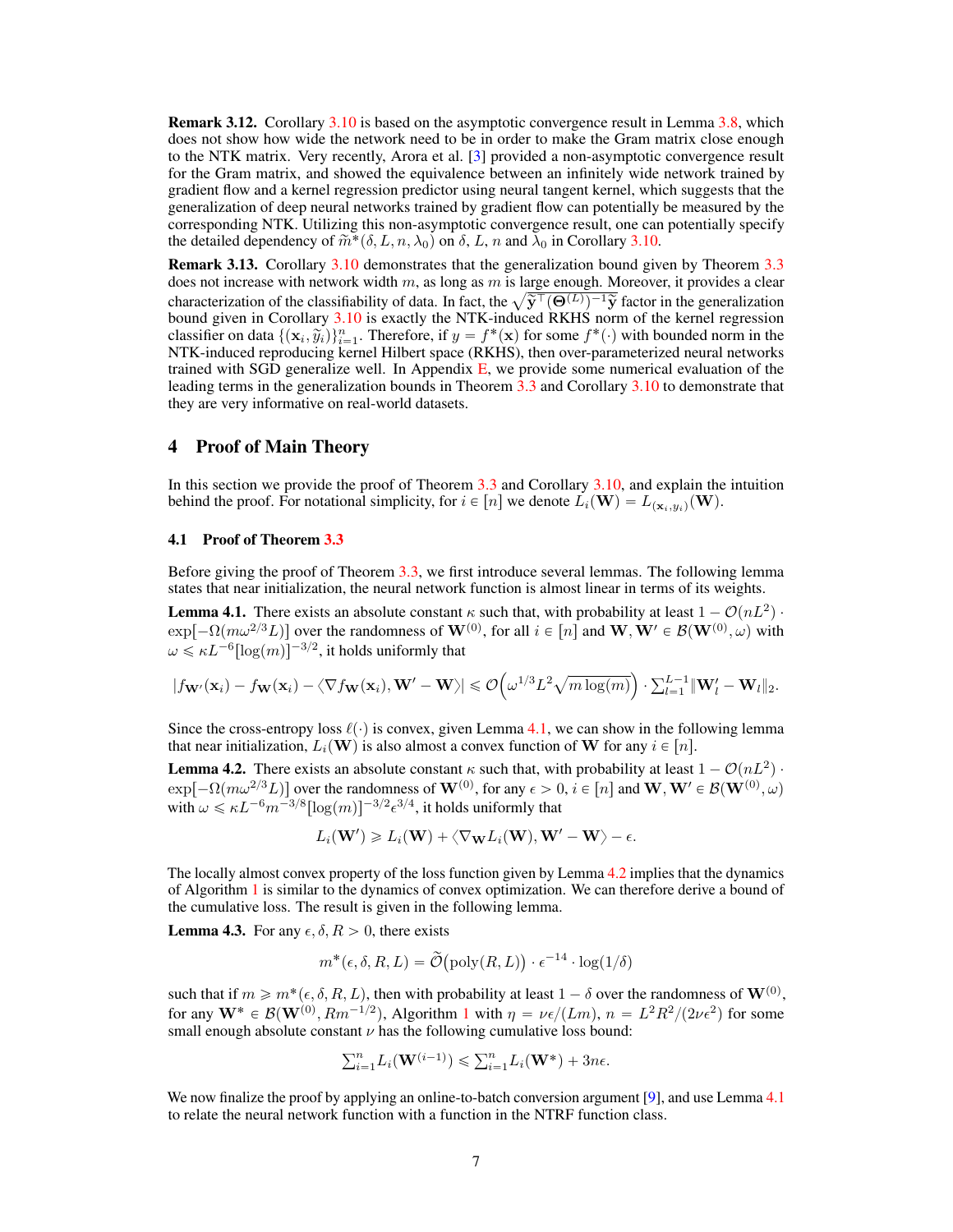*Proof of Theorem [3.3.](#page-3-2)* For  $i \in [n]$ , let  $L_i^{0-1}(\mathbf{W}^{(i-1)}) = 1$  $y_i \cdot f_{\mathbf{W}^{(i-1)}}(\mathbf{x}_i) < 0$ . Since crossentropy loss satisfies  $1\{z \le 0\} \le 4\ell(z)$ , we have  $L_i^{0-1}(\mathbf{W}^{(i-1)}) \le 4L_i(\mathbf{W}^{(i-1)})$ . Therefore, entropy loss satisfies  $1\{z \leq 0\} \leq 4\ell(z)$ , we have  $L_i^{\sigma-1}(\mathbf{W}^{(i-1)}) \leq 4L_i(\mathbf{W}^{(i-1)})$ . Therefore, setting  $\epsilon = LR/\sqrt{2\nu n}$  in Lemma [4.3](#page-6-3) gives that, if  $\eta$  is set as  $\sqrt{\nu/2}R/(m\sqrt{n})$ , then with probability at least  $1 - \delta$ ,

<span id="page-7-0"></span>
$$
\frac{1}{n}\sum_{i=1}^{n} L_i^{0-1}(\mathbf{W}^{(i-1)}) \leq \frac{4}{n}\sum_{i=1}^{n} L_i(\mathbf{W}^*) + \frac{12}{\sqrt{2\nu}} \cdot \frac{LR}{\sqrt{n}}.\tag{4.1}
$$

Note that for any  $i \in [n]$ ,  $\mathbf{W}^{(i-1)}$  only depends on  $(\mathbf{x}_1, y_1), \ldots, (\mathbf{x}_{i-1}, y_{i-1})$  and is independent of  $(\mathbf{x}_i, y_i)$ . Therefore by Proposition 1 in Cesa-Bianchi et al. [\[9\]](#page-9-14), with probability at least  $1 - \delta$  we have

$$
\frac{1}{n}\sum_{i=1}^{n} L_{\mathcal{D}}^{0-1}(\mathbf{W}^{(i-1)}) \leq \frac{1}{n}\sum_{i=1}^{n} L_{i}^{0-1}(\mathbf{W}^{(i-1)}) + \sqrt{\frac{2\log(1/\delta)}{n}}.
$$
(4.2)

By definition, we have  $\frac{1}{n}$  $\sum^n$  $\sum\limits_{i=1}^n L_{\mathcal{D}}^{0-1}(\mathbf{W}^{(i-1)}) = \mathbb{E}$  $L^{0-1}_{\mathcal{D}}(\widehat{\mathbf{W}})\big]$ . Therefore combining [\(4.1\)](#page-7-0) and [\(4.2\)](#page-7-1) and applying union bound, we obtain that with probability at least  $1 - 2\delta$ ,

$$
\mathbb{E}\left[L_{\mathcal{D}}^{0-1}(\widehat{\mathbf{W}})\right] \leqslant \frac{4}{n} \sum_{i=1}^{n} L_i(\mathbf{W}^*) + \frac{12}{\sqrt{2\nu}} \cdot \frac{LR}{\sqrt{n}} + \sqrt{\frac{2\log(1/\delta)}{n}}\tag{4.3}
$$

for all  $\mathbf{W}^* \in \mathcal{B}(\mathbf{W}^{(0)}, Rm^{-1/2})$ . We now compare the neural network function  $f_{\mathbf{W}^*}(\mathbf{x}_i)$  with the function  $F_{\mathbf{W}^{(0)},\mathbf{W}}*(\mathbf{x}_i) := f_{\mathbf{W}^{(0)}}(\mathbf{x}_i) + \langle \nabla f_{\mathbf{W}^{(0)}}(\mathbf{x}_i),\mathbf{W}^*-\mathbf{W}^{(0)}\rangle \in \mathcal{F}(\mathbf{W}^{(0)},R)$ . We have

$$
L_i(\mathbf{W}^*) \leq \ell[y_i \cdot F_{\mathbf{W}^{(0)},\mathbf{W}^*}(\mathbf{x}_i)] + \mathcal{O}\Big((Rm^{-1/2})^{1/3}L^2\sqrt{m\log(m)}\Big) \cdot \sum_{l=1}^{L-1} \|\mathbf{W}_l^* - \mathbf{W}_l^{(0)}\|_2
$$
  
\$\leq \ell[y\_i \cdot F\_{\mathbf{W}^{(0)},\mathbf{W}^\*}(\mathbf{x}\_i)] + \mathcal{O}\Big(L^3\sqrt{m\log(m)}\Big) \cdot R^{4/3} \cdot m^{-2/3}\$  
\$\leq \ell[y\_i \cdot F\_{\mathbf{W}^{(0)},\mathbf{W}^\*}(\mathbf{x}\_i)] + LRn^{-1/2},

where the first inequality is by the 1-Lipschitz continuity of  $\ell(\cdot)$  and Lemma [4.1,](#page-6-1) the second inequality is by  $\mathbf{W}^* \in \mathcal{B}(\mathbf{W}^{(0)},Rm^{-1/2}),$  and last inequality holds as long as  $m \geqslant C_1R^2L^{12}[\log(m)]^3n^3$  for some large enough absolute constant  $C_1$ . Plugging the inequality above into [\(4.3\)](#page-7-2) gives

$$
\mathbb{E}\big[L_{\mathcal{D}}^{0-1}(\widehat{\mathbf{W}})\big] \leqslant \frac{4}{n}\sum_{i=1}^n \ell[y_i \cdot F_{\mathbf{W}^{(0)},\mathbf{W}^*}(\mathbf{x}_i)] + \left(1 + \frac{12}{\sqrt{2\nu}}\right)\cdot \frac{LR}{\sqrt{n}} + \sqrt{\frac{2\log(1/\delta)}{n}}.
$$

Taking infimum over  $\mathbf{W}^* \in \mathcal{B}(\mathbf{W}^{(0)},Rm^{-1/2})$  and rescaling  $\delta$  finishes the proof.

<span id="page-7-2"></span><span id="page-7-1"></span> $\Box$ 

#### 4.2 Proof of Corollary [3.10](#page-5-2)

In this subsection we prove Corollary [3.10.](#page-5-2) The following lemma shows that at initialization, with high probability, the neural network function value at all the training inputs are of order  $\tilde{\mathcal{O}}(1)$ .

<span id="page-7-3"></span>**Lemma 4.4.** For any  $\delta > 0$ , if  $m \geq KL \log(nL/\delta)$  for a large enough absolute constant K, then with probability at least  $1-\delta, |f_{\mathbf{W}^{(0)}}(\boldsymbol{x}_i)| \leqslant \mathcal{O}(\sqrt{\log(n/\delta)})$  for all  $i \in [n].$ 

We now present the proof of Corollary [3.10.](#page-5-2) The idea is to construct suitable target values  $\hat{y}_1, \ldots, \hat{y}_n$ , and then bound the norm of the solution of the linear equations  $\hat{y}_i = \langle \nabla f_{\mathbf{W}^{(0)}}(\mathbf{x}_i), \mathbf{W} \rangle, i \in [n]$ . In specific, for any  $\tilde{y}$  with  $\tilde{y}_i y_i \geq 1$ , we examine the *minimum distance solution* to  $\mathbf{W}^{(0)}$  that fit the data  $\{(\mathbf{x}_i, \tilde{y}_i)\}_{i=1}^n$  well and use it to construct a specific function in  $\mathcal{F}(\mathbf{W}^{(0)}, \tilde{\mathcal{O}}(\sqrt{\tilde{\mathbf{y}}^{\top}(\mathbf{\Theta}^{(L)})^{-1}\tilde{\mathbf{y}}}))$ .

*Proof of Corollary* [3.10.](#page-5-2) Set  $B = \log\{1/[\exp(n^{-1/2}) - 1]\} = \mathcal{O}(\log(n))$ , then for cross-entropy loss we have  $\ell(z) \leq n^{-1/2}$  for  $z \geq B$ . Moreover, let  $B' = \max_{i \in [n]} |f_{\mathbf{W}^{(0)}}(x_i)|$ . Then by Lemma [4.4,](#page-7-3) with probability at least  $1 - \delta$ ,  $B' \leq \mathcal{O}(\sqrt{\log(n/\delta)})$  for all  $i \in [n]$ . For any  $\widetilde{y}$  with  $\widetilde{y}_i y_i \geqslant 1$ , let  $\overline{B} = B + B'$  and  $\widehat{\mathbf{y}} = \overline{B} \cdot \widetilde{\mathbf{y}}$ , then it holds that for any  $i \in [n]$ ,

$$
y_i \cdot [\widehat{y}_i + f_{\mathbf{W}^{(0)}}(\mathbf{x}_i)] = y_i \cdot \widehat{y}_i + y_i \cdot f_{\mathbf{W}^{(0)}}(\mathbf{x}_i) \geq B + B' - B' \geq B,
$$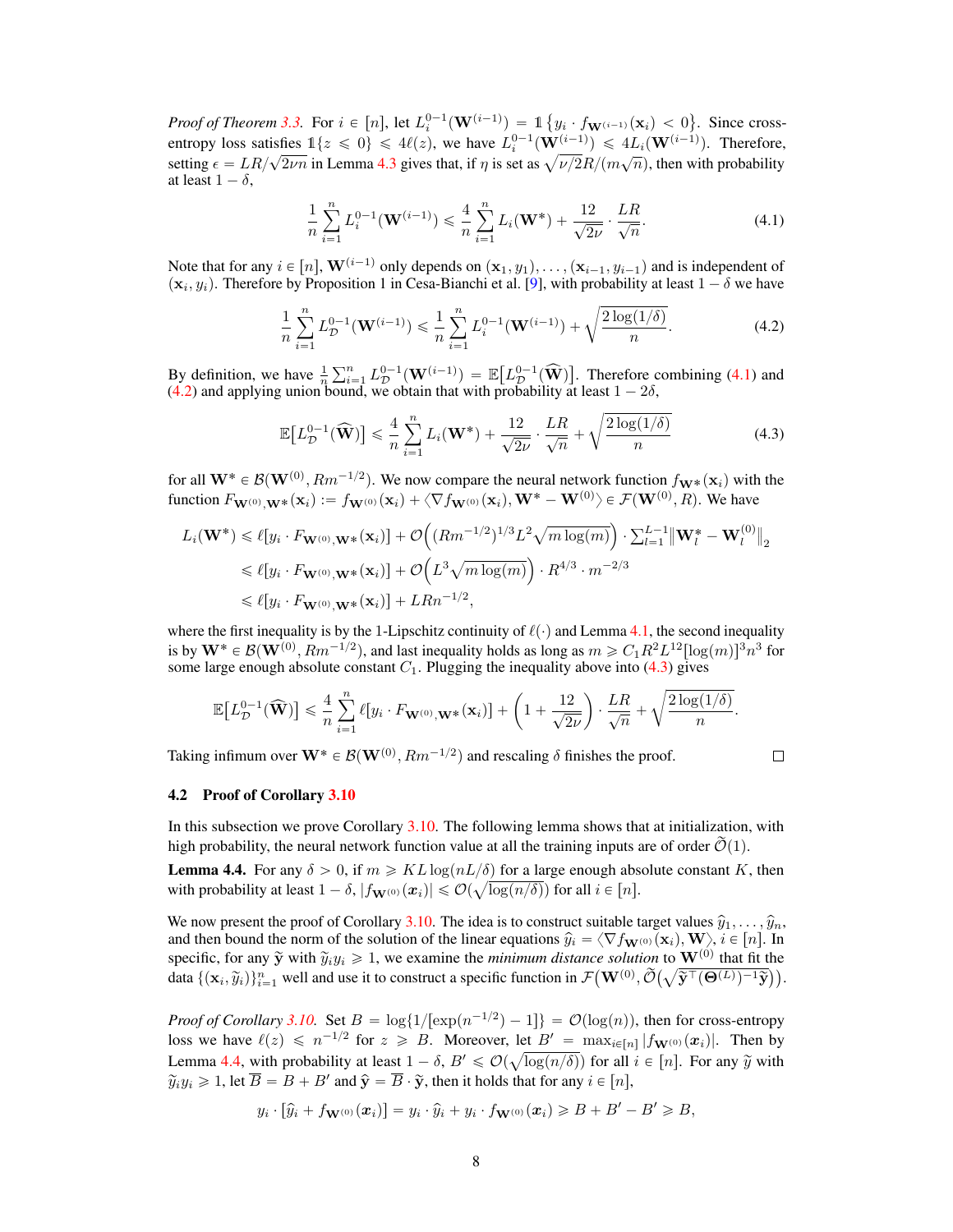and therefore

<span id="page-8-2"></span>
$$
\ell\{y_i \cdot [\hat{y}_i + f_{\mathbf{W}^{(0)}}(\mathbf{x}_i)]\} \leq n^{-1/2}, \ i \in [n]. \tag{4.4}
$$

Denote  $\mathbf{F} = m^{-1/2} \cdot (\text{vec}[\nabla f_{\mathbf{W}^{(0)}}(\mathbf{x}_1)], \dots, \text{vec}[\nabla f_{\mathbf{W}^{(0)}}(\mathbf{x}_n)]) \in \mathbb{R}^{[md+m+m^2(L-2)] \times n}$ . Note that entries of  $\Theta^{(L)}$  are all bounded by L. Therefore, the largest eigenvalue of  $\Theta^{(L)}$  is at most nL, and we have  $\tilde{\mathbf{y}}^{\top}(\mathbf{\Theta}^{(L)})^{-1}\tilde{\mathbf{y}} \geqslant n^{-1}L^{-1}\|\tilde{\mathbf{y}}\|_2^2 = L^{-1}$ . By Lemma [3.8](#page-5-1) and standard matrix perturbation bound, there exists  $m^*(\delta, L, n, \lambda_0)$  such that, if  $m \geq m^*(\delta, L, n, \lambda_0)$ , then with probability at least  $1 - \delta$ ,  $\mathbf{F}^\top \mathbf{F}$  is strictly positive-definite and

$$
\|(\mathbf{F}^{\top}\mathbf{F})^{-1} - (\mathbf{\Theta}^{(L)})^{-1}\|_{2} \leq \inf_{\widetilde{y}_{i}y_{i} \geq 1} \widetilde{\mathbf{y}}^{\top}(\mathbf{\Theta}^{(L)})^{-1}\widetilde{\mathbf{y}}/n.
$$
 (4.5)

Let  $\mathbf{F} = \mathbf{P} \mathbf{\Lambda} \mathbf{Q}^{\top}$  be the singular value decomposition of F, where  $\mathbf{P} \in \mathbb{R}^{m \times n}$ ,  $\mathbf{Q} \in \mathbb{R}^{n \times n}$  have orthogonal columns, and  $\Lambda \in \mathbb{R}^{n \times n}$  is a diagonal matrix. Let  $w_{\text{vec}} = P\Lambda^{-1}Q^{\top}\hat{y}$ , then we have

<span id="page-8-1"></span><span id="page-8-0"></span>
$$
\mathbf{F}^{\top}\mathbf{w}_{\text{vec}} = (\mathbf{Q}\Lambda \mathbf{P}^{\top})(\mathbf{P}\Lambda^{-1}\mathbf{Q}^{\top}\hat{\mathbf{y}}) = \hat{\mathbf{y}}.
$$
 (4.6)

Moreover, by direct calculation we have

$$
\|\mathbf{w}_{\mathrm{vec}}\|_2^2 = \|\mathbf{P}\boldsymbol{\Lambda}^{-1}\mathbf{Q}^\top\widehat{\mathbf{y}}\|_2^2 = \|\boldsymbol{\Lambda}^{-1}\mathbf{Q}^\top\widehat{\mathbf{y}}\|_2^2 = \widehat{\mathbf{y}}^\top\mathbf{Q}\boldsymbol{\Lambda}^{-2}\mathbf{Q}^\top\widehat{\mathbf{y}} = \widehat{\mathbf{y}}^\top(\mathbf{F}^\top\mathbf{F})^{-1}\widehat{\mathbf{y}}.
$$

Therefore by [\(4.5\)](#page-8-0) and the fact that  $\|\hat{\mathbf{y}}\|_2^2 = \overline{B}^2 n$ , we have

$$
\begin{aligned} \|\mathbf{w}_{\text{vec}}\|_2^2 &= \hat{\mathbf{y}}^\top [(\mathbf{F}^\top \mathbf{F})^{-1} - (\mathbf{\Theta}^{(L)})^{-1}]\hat{\mathbf{y}} + \hat{\mathbf{y}}^\top (\mathbf{\Theta}^{(L)})^{-1}\hat{\mathbf{y}} \\ &\leqslant \overline{B}^2 \cdot n \cdot \|(\mathbf{F}^\top \mathbf{F})^{-1} - (\mathbf{\Theta}^{(L)})^{-1}\|_2 + \overline{B}^2 \cdot \tilde{\mathbf{y}}^\top (\mathbf{\Theta}^{(L)})^{-1}\tilde{\mathbf{y}} \\ &\leqslant 2\overline{B}^2 \cdot \tilde{\mathbf{y}}^\top (\mathbf{\Theta}^{(L)})^{-1}\tilde{\mathbf{y}}. \end{aligned}
$$

Let  $\mathbf{W} \in \mathcal{W}$  be the parameter collection reshaped from  $m^{-1/2}\mathbf{w}_{\text{vec}}$ . Then clearly

$$
\|\mathbf{W}_{l}\|_{F} \leqslant m^{-1/2} \|\mathbf{w}_{\text{vec}}\|_{2} \leqslant \widetilde{\mathcal{O}}\left(\sqrt{\widetilde{\mathbf{y}}^{\top}(\mathbf{\Theta}^{(L)})^{-1}\widetilde{\mathbf{y}}}\cdot m^{-1/2}\right),
$$

and therefore  $\mathbf{W} \in \mathcal{B}$  $\mathbf{0}, \mathcal{O}$  $\overline{\mathbf{\widetilde{y}}^\top(\mathbf{\Theta}^{(L)})^{-1}\widetilde{\mathbf{y}}}$  .  $m^{-1/2}$ . Moreover, by [\(4.6\)](#page-8-1), we have  $\hat{y}_i$  =  $\langle \nabla_{\mathbf{W}} f_{\mathbf{W}^{(0)}}(\mathbf{x}_i), \mathbf{W} \rangle$ . Plugging this into [\(4.4\)](#page-8-2) then gives ‰(

$$
\ell\big\{y_i\cdot\big[f_{\mathbf{W}^{(0)}}(\mathbf{x}_i)+\langle\nabla_{\mathbf{W}}f_{\mathbf{W}^{(0)}}(\mathbf{x}_i),\mathbf{W}\rangle\big]\big\}\leqslant n^{-1/2}.
$$

Since  $\hat{f}(\cdot) = f_{\mathbf{W}^{(0)}}(\cdot) + \langle \nabla_{\mathbf{W}} f_{\mathbf{W}^{(0)}}(\cdot), \mathbf{W} \rangle \in \mathcal{F}$  $\mathbf{W}^{(0)}, \widetilde{\mathcal{O}}(\sqrt{\vphantom{a}})$  $\overline{\mathbf{\widetilde{y}}^\top(\mathbf{\Theta}^{(L)})^{-1}\widetilde{\mathbf{y}}}$ , applying Theorem  $3.\overline{3}$  and taking infimum over  $\overline{\mathbf{y}}$  completes the proof.

## 5 Conclusions and Future Work

In this paper we provide an expected 0-1 error bound for wide and deep ReLU networks trained with SGD. This generalization error bound is measured by the NTRF function class. The connection to the neural tangent kernel function studied in Jacot et al. [\[18\]](#page-9-15) is also discussed. Our result covers a series of recent generalization bounds for wide enough neural networks, and provides better bounds.

An important future work is to improve the over-parameterization condition in Theorem [3.3](#page-3-2) and Corollary [3.10.](#page-5-2) Other future directions include proving sample complexity lower bounds in the over-parameterized regime, implementing the results in Jain et al. [\[19\]](#page-9-18) to obtain last iterate bound of SGD, and establishing uniform convergence based generalization bounds for over-parameterized neural networks with methods developped in Bartlett et al. [\[6\]](#page-9-4), Neyshabur et al. [\[27\]](#page-10-5), Long and Sedghi [\[26\]](#page-10-18).

## Acknowledgement

We would like to thank Peter Bartlett for a valuable discussion, and Simon S. Du for pointing out a related work [\[3\]](#page-9-17). We also thank the anonymous reviewers and area chair for their helpful comments. This research was sponsored in part by the National Science Foundation CAREER Award IIS-1906169, IIS-1903202, and Salesforce Deep Learning Research Award. The views and conclusions contained in this paper are those of the authors and should not be interpreted as representing any funding agencies.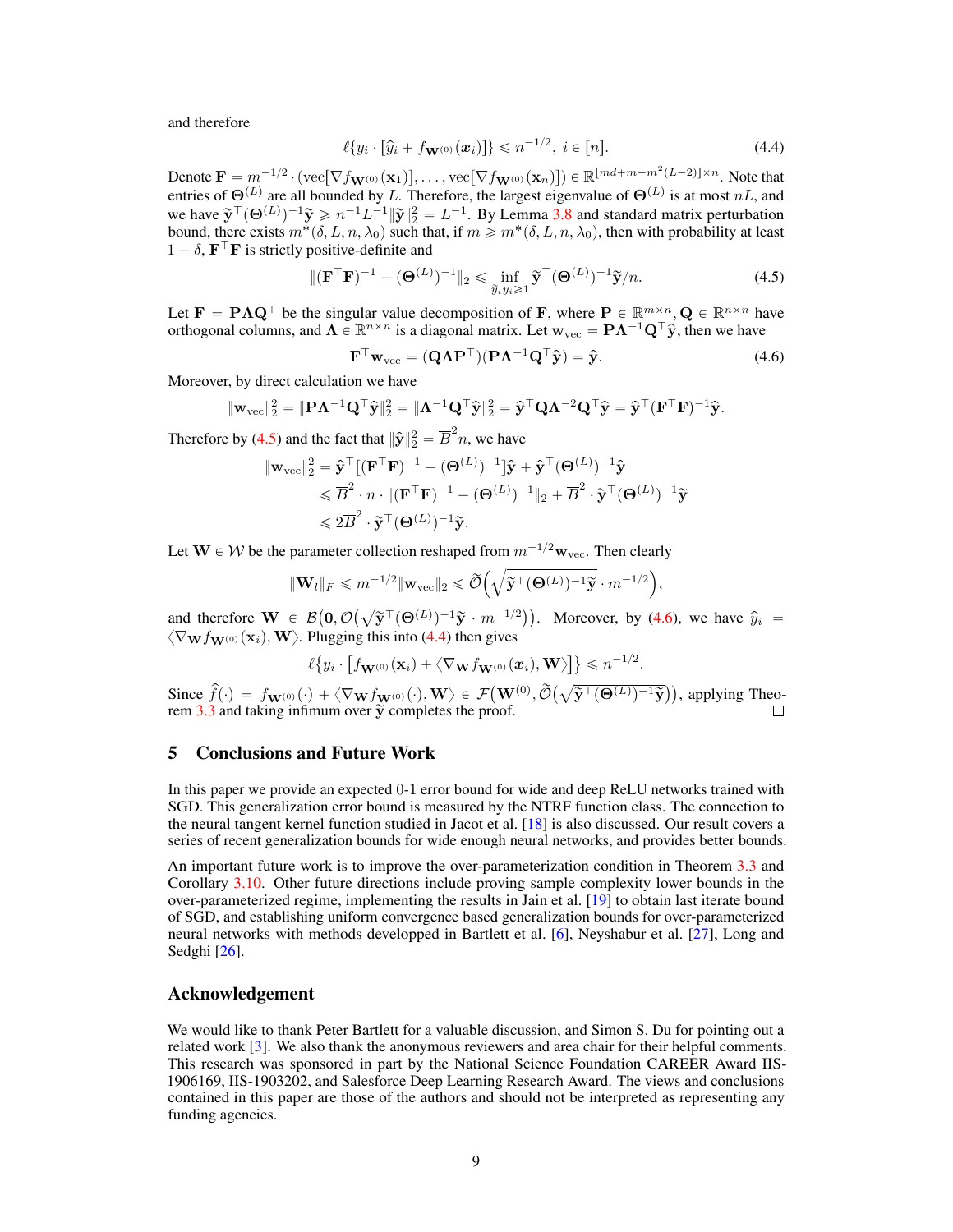### References

- <span id="page-9-9"></span>[1] ALLEN-ZHU, Z., LI, Y. and LIANG, Y. (2018). Learning and generalization in overparameterized neural networks, going beyond two layers. *arXiv preprint arXiv:1811.04918* .
- <span id="page-9-2"></span>[2] ALLEN-ZHU, Z., LI, Y. and SONG, Z. (2018). A convergence theory for deep learning via over-parameterization. *arXiv preprint arXiv:1811.03962* .
- <span id="page-9-17"></span>[3] ARORA, S., DU, S. S., HU, W., LI, Z., SALAKHUTDINOV, R. and WANG, R. (2019). On exact computation with an infinitely wide neural net. *arXiv preprint arXiv:1904.11955* .
- <span id="page-9-11"></span>[4] ARORA, S., DU, S. S., HU, W., LI, Z. and WANG, R. (2019). Fine-grained analysis of optimization and generalization for overparameterized two-layer neural networks. *arXiv preprint arXiv:1901.08584* .
- <span id="page-9-7"></span>[5] ARORA, S., GE, R., NEYSHABUR, B. and ZHANG, Y. (2018). Stronger generalization bounds for deep nets via a compression approach. *arXiv preprint arXiv:1802.05296* .
- <span id="page-9-4"></span>[6] BARTLETT, P. L., FOSTER, D. J. and TELGARSKY, M. J. (2017). Spectrally-normalized margin bounds for neural networks. In *Advances in Neural Information Processing Systems*.
- <span id="page-9-8"></span>[7] BRUTZKUS, A., GLOBERSON, A., MALACH, E. and SHALEV-SHWARTZ, S. (2017). Sgd learns over-parameterized networks that provably generalize on linearly separable data. *arXiv preprint arXiv:1710.10174* .
- <span id="page-9-12"></span>[8] CAO, Y. and GU, Q. (2019). A generalization theory of gradient descent for learning overparameterized deep relu networks. *arXiv preprint arXiv:1902.01384* .
- <span id="page-9-14"></span>[9] CESA-BIANCHI, N., CONCONI, A. and GENTILE, C. (2004). On the generalization ability of on-line learning algorithms. *IEEE Transactions on Information Theory* 50 2050–2057.
- <span id="page-9-10"></span>[10] DANIELY, A. (2017). Sgd learns the conjugate kernel class of the network. In *Advances in Neural Information Processing Systems*.
- <span id="page-9-3"></span>[11] DU, S. S., LEE, J. D., LI, H., WANG, L. and ZHAI, X. (2018). Gradient descent finds global minima of deep neural networks. *arXiv preprint arXiv:1811.03804* .
- <span id="page-9-1"></span>[12] DU, S. S., ZHAI, X., POCZOS, B. and SINGH, A. (2018). Gradient descent provably optimizes over-parameterized neural networks. *arXiv preprint arXiv:1810.02054* .
- <span id="page-9-6"></span>[13] DZIUGAITE, G. K. and ROY, D. M. (2017). Computing nonvacuous generalization bounds for deep (stochastic) neural networks with many more parameters than training data. *arXiv preprint arXiv:1703.11008* .
- <span id="page-9-13"></span>[14] E, W., MA, C., WU, L. ET AL. (2019). A comparative analysis of the optimization and generalization property of two-layer neural network and random feature models under gradient descent dynamics. *arXiv preprint arXiv:1904.04326* .
- <span id="page-9-5"></span>[15] GOLOWICH, N., RAKHLIN, A. and SHAMIR, O. (2017). Size-independent sample complexity of neural networks. *arXiv preprint arXiv:1712.06541* .
- <span id="page-9-16"></span>[16] HE, K., ZHANG, X., REN, S. and SUN, J. (2015). Delving deep into rectifiers: Surpassing human-level performance on imagenet classification. In *Proceedings of the IEEE international conference on computer vision*.
- <span id="page-9-0"></span>[17] HINTON, G., DENG, L., YU, D., DAHL, G. E., MOHAMED, A.-R., JAITLY, N., SENIOR, A., VANHOUCKE, V., NGUYEN, P., SAINATH, T. N. ET AL. (2012). Deep neural networks for acoustic modeling in speech recognition: The shared views of four research groups. *IEEE Signal Processing Magazine* 29 82–97.
- <span id="page-9-15"></span>[18] JACOT, A., GABRIEL, F. and HONGLER, C. (2018). Neural tangent kernel: Convergence and generalization in neural networks. *arXiv preprint arXiv:1806.07572* .
- <span id="page-9-18"></span>[19] JAIN, P., NAGARAJ, D. and NETRAPALLI, P. (2019). Making the last iterate of sgd information theoretically optimal. *arXiv preprint arXiv:1904.12443* .